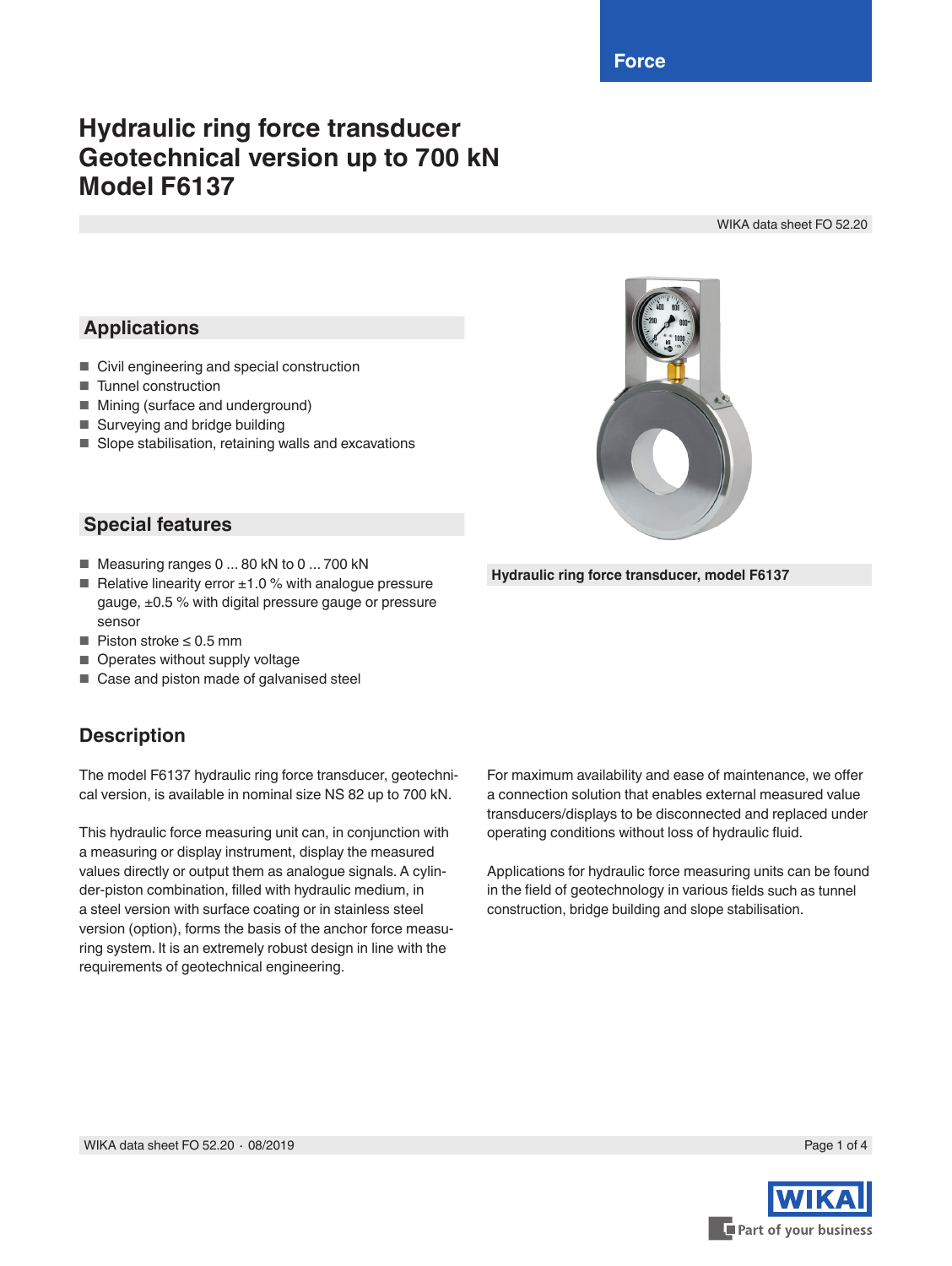## **Specifications per VDI/VDE/DKD 2638**

| <b>Model F6137</b>                                                                                                                 |                                                                                                                                                                |
|------------------------------------------------------------------------------------------------------------------------------------|----------------------------------------------------------------------------------------------------------------------------------------------------------------|
| Rated force F <sub>nom</sub>                                                                                                       | 0  80 kN to 0  700 kN                                                                                                                                          |
| <b>Nominal size</b>                                                                                                                | <b>NS82</b>                                                                                                                                                    |
| <b>Display</b><br>■ Standard<br>■ Option                                                                                           | Pressure gauge 23x.50 (NS 100)<br>Digital pressure gauge DG-10<br>Pressure sensor (on request)                                                                 |
| Relative linearity error d <sub>lin</sub><br>■ Standard<br>■ Option                                                                | $\leq \pm 1.0$ % F <sub>nom</sub> (analogue display)<br>$\leq \pm 0.5$ % F <sub>nom</sub> (pressure sensor/digital pressure gauge)                             |
| Temperature effect on<br>$\blacksquare$ the characteristic value TK <sub>c</sub><br>$\blacksquare$ the zero signal TK <sub>0</sub> | 1 % $F_{\text{nom}}$ /10 K<br>1 % $F_{\text{nom}}$ /10 K                                                                                                       |
| Limit force $F_L$                                                                                                                  | 100 % F <sub>nom</sub>                                                                                                                                         |
| Breaking force $F_R$                                                                                                               | $> 130 \% F_{\text{nom}}$                                                                                                                                      |
| Rated displacement S <sub>nom</sub>                                                                                                | $< 0.5$ mm                                                                                                                                                     |
| Rated temperature range B <sub>T. nom</sub>                                                                                        | $-30+60$ °C                                                                                                                                                    |
| Ingress protection (per EN/IEC 60529)<br>■ Analogue display<br>■ Pressure sensor/digital pressure gauge                            | IP <sub>65</sub><br>IP <sub>67</sub>                                                                                                                           |
| Case<br>■ Standard<br>■ Option                                                                                                     | Steel, galvanised<br>Stainless steel                                                                                                                           |
| <b>Piston</b><br>■ Standard<br>■ Option                                                                                            | Steel, galvanised<br>Stainless steel                                                                                                                           |
| <b>Guard bracket</b><br>■ Analogue display<br>Pressure sensor/digital pressure gauge                                               | yes<br>optional                                                                                                                                                |
| <b>Mounting type</b><br>■ Analogue display<br>Pressure sensor/digital pressure gauge<br>Option                                     | direct<br>direct<br>Capillary, measuring hose for "separation without any losses"                                                                              |
| Analogue output<br>■ Supply voltage<br>■ Load<br>■ Electrical connection<br>■ Option                                               | 420 mA, 2-wire, DC 0  30 V for current output<br>$\leq$ (UB - 6 V)/0.024 A<br>Circular connector M12 x 1, 4-pin<br>Hand-held measuring instrument ViSens E3908 |
| <b>Fill fluid</b>                                                                                                                  | Glycerine 70 %, water 30 %                                                                                                                                     |
| <b>Force introduction</b>                                                                                                          | as full-faced as possible, min. 75 % of the piston diameter                                                                                                    |
| Weight in kg                                                                                                                       | 8                                                                                                                                                              |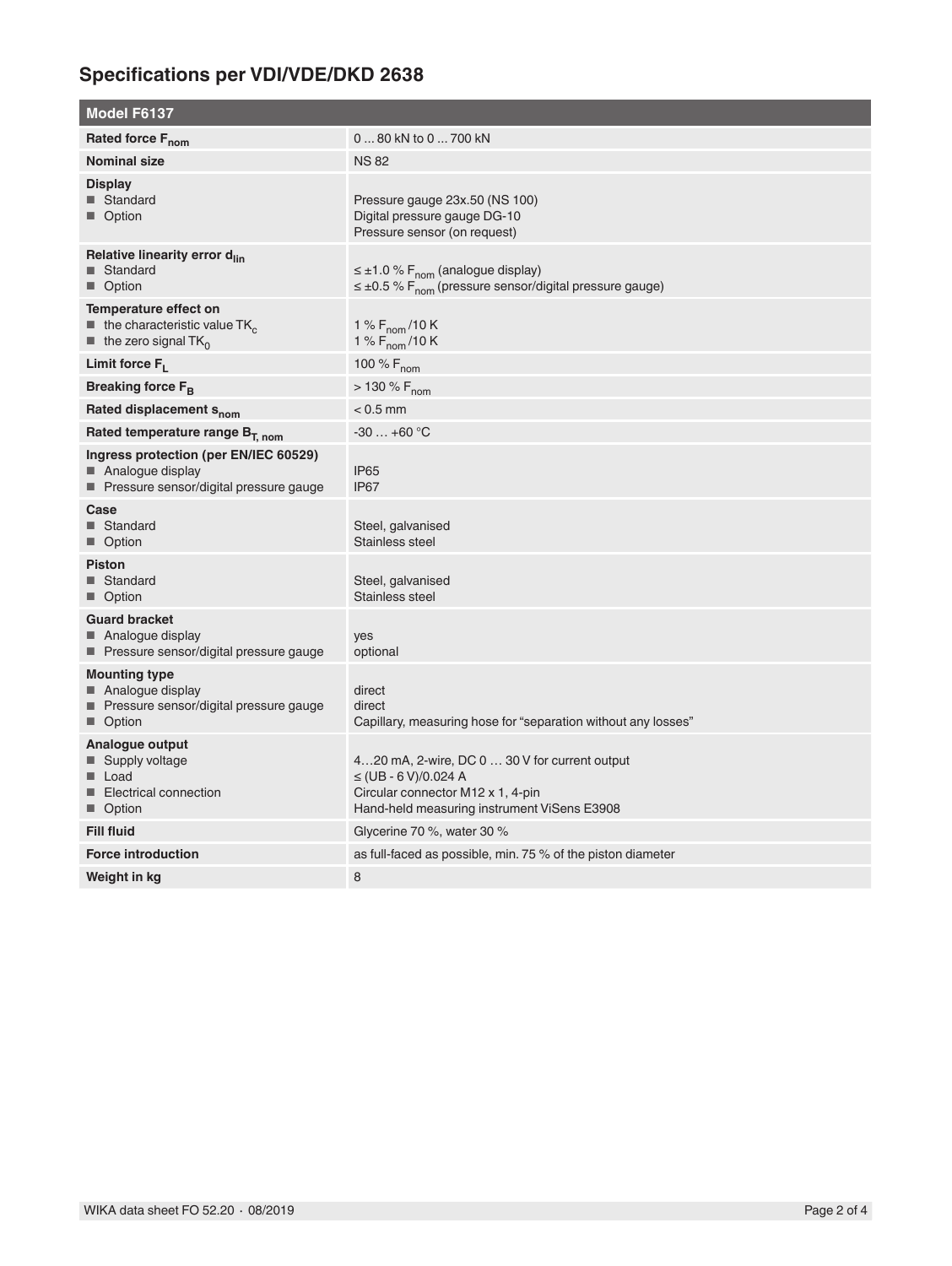#### **Dimensions in mm**





The sealed threaded connections of the hydraulic force transducer must not be loosened! Non-compliant handling invalidates the warranty and a measuring function is no longer assured.